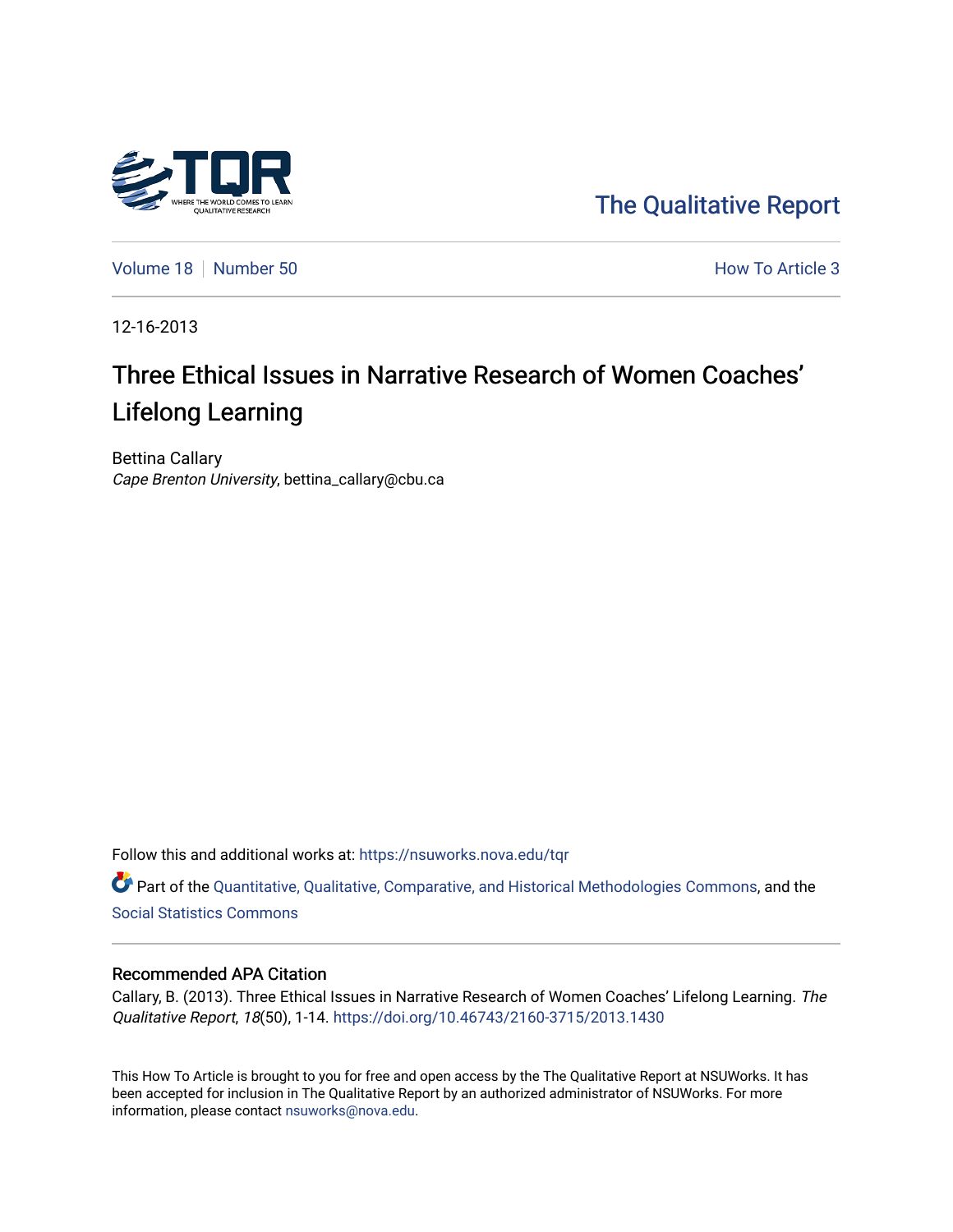

# Three Ethical Issues in Narrative Research of Women Coaches' Lifelong Learning

# Abstract

It is important to reflect upon ethical issues in conducting narrative research beyond what may be considered in Research Ethics Board applications. Ethical issues were identified in a dissertation study that utilized a narrative research approach to explore the process of lifelong learning for five women coaches. Using journal reflections and participant and researcher conversations, three ethical issues are discussed. These issues arose during the process of collecting narratives from participants and in creating narrative analyses of the data. While there exists a broad range of views on narratives, all narrative researchers can benefit from reflecting on ethical issues within their research

# Keywords

Ethical Issues, Narrative Research, Co - Creation, Representation, Authorship

# Creative Commons License



This work is licensed under a [Creative Commons Attribution-Noncommercial-Share Alike 4.0 License](https://creativecommons.org/licenses/by-nc-sa/4.0/).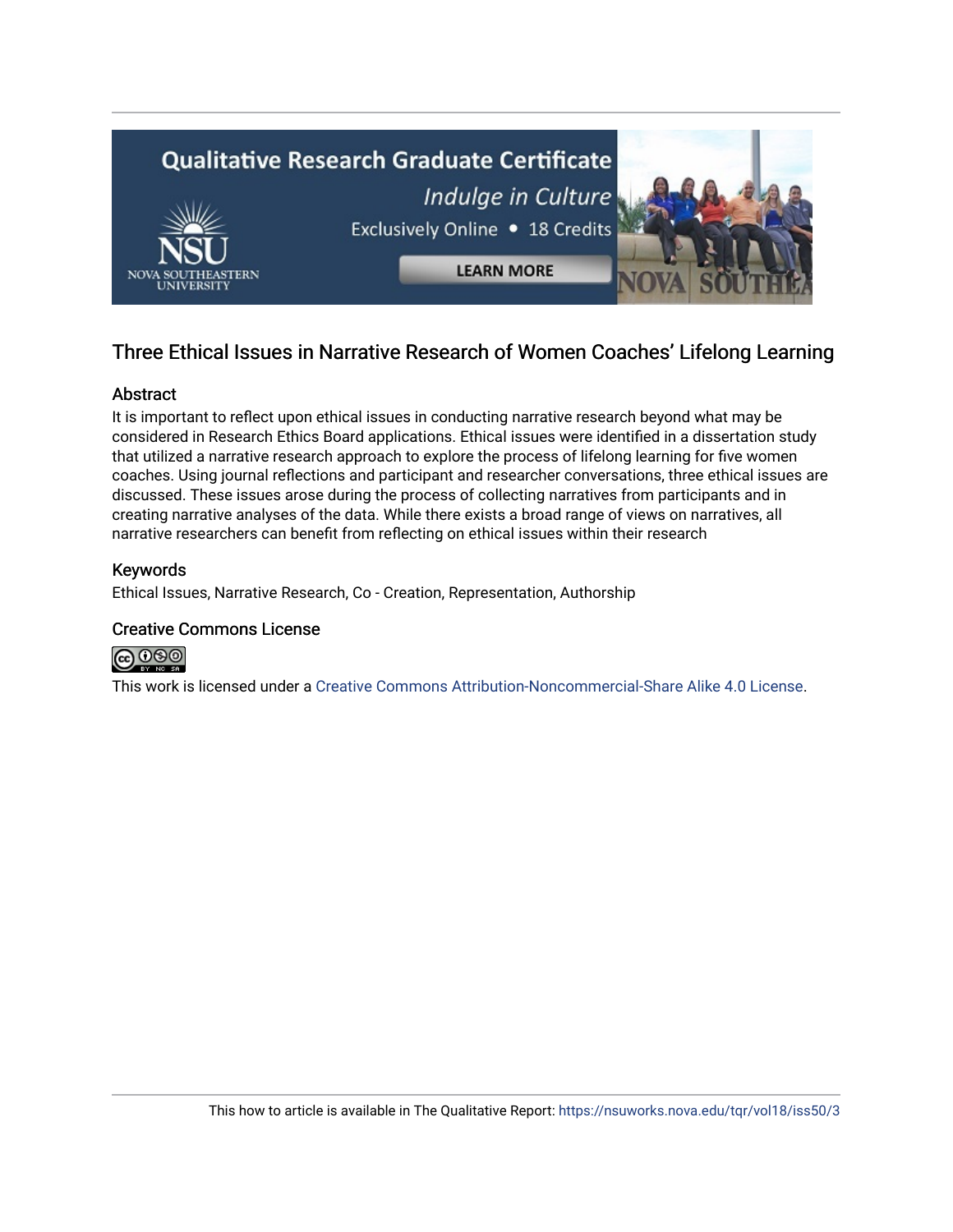REA



Bettina Callary Cape Breton University, Sydney, Nova Scotia, Canada

*It is important to reflect upon ethical issues in conducting narrative research beyond what may be considered in Research Ethics Board applications. Ethical issues were identified in a dissertation study that utilized a narrative research approach to explore the process of lifelong learning for five women coaches. Using journal reflections and participant and researcher conversations, three ethical issues are discussed. These issues arose during the process of collecting narratives from participants and in creating narrative analyses of the data. While there exists a broad range of views on narratives, all narrative researchers can benefit from reflecting on ethical issues within their research. Keywords: Ethical Issues, Narrative Research, Co-Creation, Representation, Authorship*

The term "narrative" can take on a variety of meanings (Polkinghorne, 1995). Narratives convey the way that people make sense of their world, themselves, and the relationships they have in the ever-changing world (Murray, 2008). While this identifies narratives within a broad scope, the breadth of meaning can also confuse researchers' use of narratives. Indeed, despite the common thread of sense making through stories, the open range of views on narratives is marked by disagreements, tensions, and disparity in the field of narrative research (Smith, 2007). One example of the different ways that narratives can be used is described by Connelly and Clandinin (1990), who noted that "people by nature lead storied lives and tell stories of those lives, whereas narrative researchers describe such lives, collect and tell stories of them, and write narratives of experience" (p. 2). This differentiates between narratives (stories as data collection) and a methodology of analyzing storied data that is constructed into a narrative. For the purpose of this article, the latter approach was used and will be discussed.

Despite differences in the way researchers may use narratives, Pinnegar and Daynes (2007) identified four themes, or *turns*, that emerged as a result of researchers moving (turning) away from positivism towards narrative inquiry. The turns do not occur in any particular order but evolve throughout the process of embracing narrative research, and include both narrative as data and as methodology.

The four include the following:

- 1. a change in the relationship between the person conducting the research and the person participating as the subject (the relationship between the researcher and the researched),
- 2. a move from the use of number toward the use of words as data,
- 3. a change from a focus on the general and universal toward the local and specific, and finally
- 4. a widening in acceptance of alternative epistemologies or ways of knowing. (Pinnegar & Daynes, 2007, p. 7)

This focus on specific relationships, interpretation of words, and acceptance of alternative ways of knowing all enforce the importance of ethics (Chase, 2011; Pinnegar & Daynes,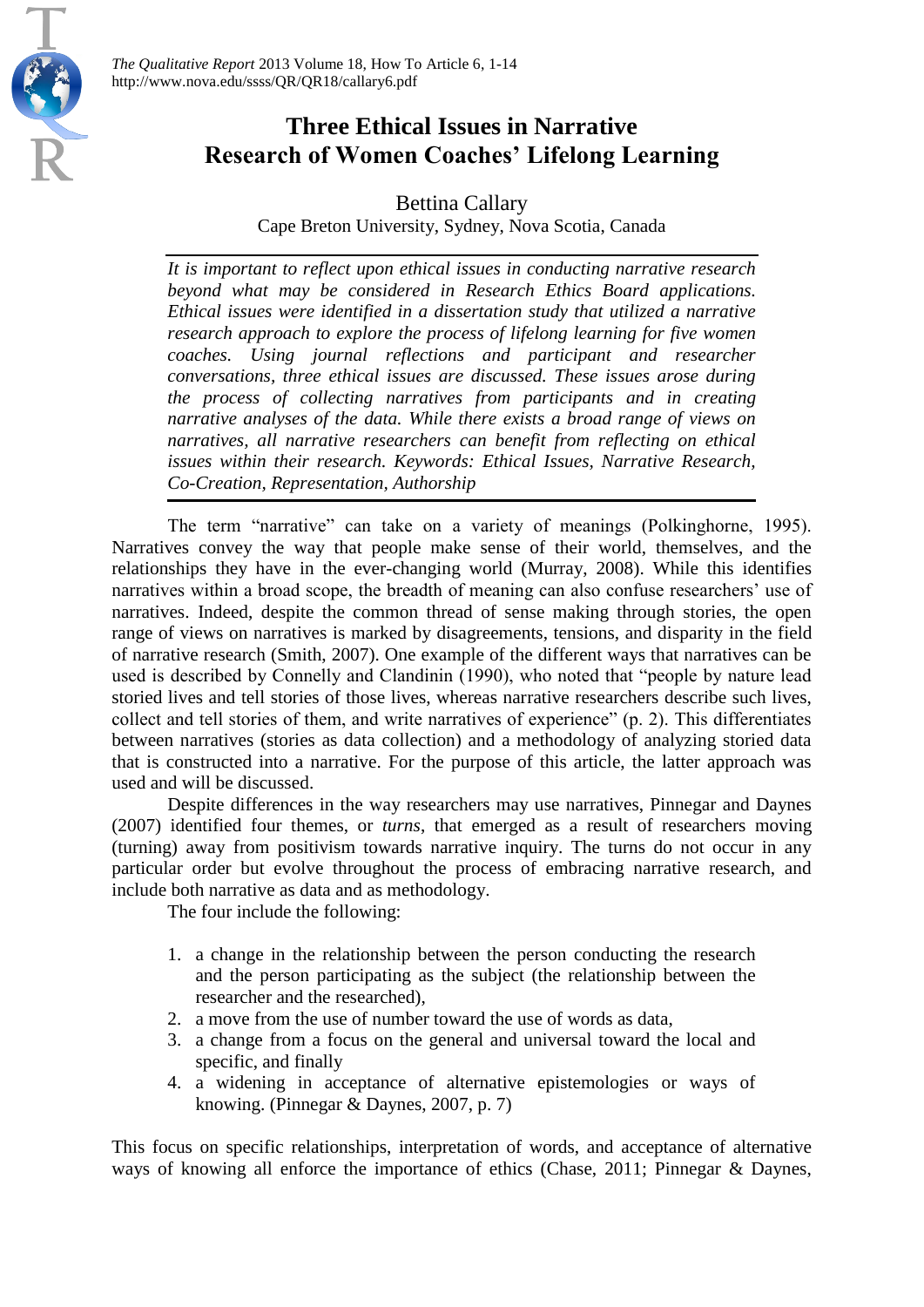2007). Since narratives often convey research participants' personal and meaningful stories and since narrative research is intensely relational, ethical issues abound (Clandinin, 2006; 2007). Researchers must therefore always attend to ethical matters, even after receiving ethical clearance from institutional research ethics boards (REB), in order to work relationally with the research participants and within the cultural environment. Further, "questions of ethics in narrative inquiry are beginning to be explored… we have much to continue to consider" (Clandinin, 2007, p. xvi). For this reason, ethical considerations must be further investigated and reflected upon in research studies and manuscripts.

Advice revolves around the methodological process, including posing questions, being transparent, and member-checking in order to properly capture data and analysis. Indeed, the researcher should acknowledge the co-construction of data in narrative studies. Polkinghorne (2005) noted, "The presence and variety of questions posed by the researcher affect a participant's recall, and thus, the produced account is sometimes referred to as a cocreation" (p. 143). Researchers must be careful to clearly convey the participants' intentions and they need to be sensitive about any alternative interpretations that might be perceived through their writing (Clandinin & Connelly, 1989). Indeed, Josselson (2007) noted that the researcher's values will be immersed in the analysis, as will cultural, social, and institutional issues (Clandinin, 2007), as well as the participant's voice and meaning through thorough member checking.

The participants are vulnerable when they divulge their stories, and must develop a sense of trust that the researcher respects them and treats them fairly in the presentation (Hatch & Wisniewski, 1995). Josselson (2007) noted that the researcher must be transparent about his/her interests to create collaboration about the topic, but this should be general without being too specific on the subject. Narrative researchers aim to understand the meaning people attach to events and not whether their stories are accurate reflections of actual events (Chase, 2011). However, Crossely (2000) noted that participants' experiences are subjectively real, and it is therefore important to properly represent those subjective experiences as told by the participants.

Examining the meaning of data goes further, as Josselson (2007) noted every aspect of the research can have different meaning to the participants, regardless of how careful researchers may be. For example, participants usually agree to the presentation of "facts" (quotes) but may have trouble with the interpretation of the quotes. When the participants tell stories that researchers turn into narratives, questions arise as to who the author is. Clandinin and Connelly (1989) have noted that the narrative exists independently of the person and it is accessible to others' interpretations. Indeed, the truth of ownership is nebulous and further muddied if the participant or the context of the research is close to the researcher. Therefore, as a co-created process, researchers writing narratives must consider the relationships with their participants (Hatch & Wisniewski, 1995).

The purpose of this article is to explore three ethical issues that were reflected upon in both the process of collecting narratives from participants and in creating narrative analyses of the data. While there is surely an overabundance of ethical questions worthy of consideration when conducting narrative research studies, I noted, questioned, reflected upon, and discussed these three issues during the process of my dissertation research study. I have chosen to share this process in the hopes that other researchers may ponder these questions and reflections and further contemplate how the questions might inform the ethics of their own studies.

# **Dissertation Research Study**

The following paragraphs delineate narrative research as used in my dissertation study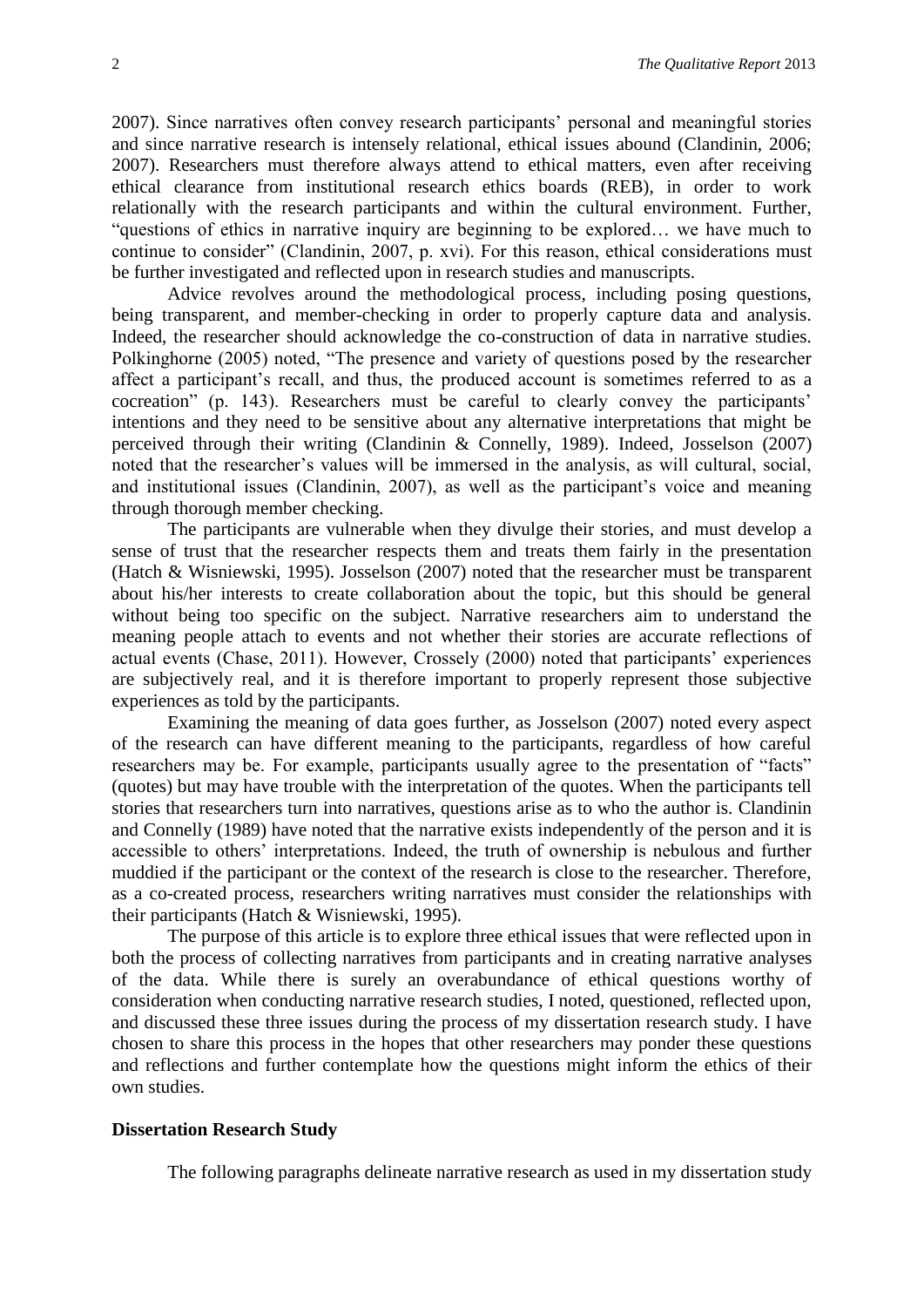to set the stage for the questions that ensue. Ethical issues could be considerably different depending on the perspective taken in narrative research. Smith and Sparkes (2008) elaborated on the various ways that narratives may be conceptualized, ranging from psychosocial to performative perspectives that differentiate the lens from which researchers emphasize individual and social selves. Therefore, depending on the perspective taken, different epistemological and ontological approaches may be used that nonetheless allow researchers to construct narratives (Clandinin, 2007; Smith & Sparkes, 2008). My dissertation used a psychosocial perspective as described by Smith and Sparkes (2008), whereby stories told by research participants were constructed through social interactions, but a psychological focus on individuals' experiences was emphasized in data analysis. In this approach, the individuals' experiences throughout life framed the stories that they told. Crossley (2000) has noted that this perspective emphasizes the "real" nature of participants' experiences as subjectively lived.

Polkinghorne (1995) suggested that narratives may configure events "into a temporal unity by means of a plot" (Polkinghorne, 1995, p. 5). Hinchman and Hinchman (1997) elaborated that narratives provide insight into individuals' experiences in the world and have a clear sequential order that connect events in a meaningful way. Creswell (2007) suggested that narrative studies may be biographical in nature, whereby the researcher writes about the experiences of the participant's life. Creswell (2007) also suggested that narrative studies may be guided by a theoretical perspective. The purpose of my dissertation was to explore the biographies of five Canadian women coaches using Jarvis' (2006, 2007, 2009) theory of human learning to understand how the multitude of experiences have contributed to their learning and coaching development throughout their lives. In order to do so, I explored the biographies of five Canadian women coaches. While I explored the biographical experiences of the participants' lives, the emphasis was on the learning experiences and development of the individuals as coaches, so that Jarvis' human learning framework was a clear theoretical underpinning. My research was guided by a constructivist paradigm, which takes into account the whole person and adopts,

A more ecological, holistic view of learning that challenges the dualistic division of mind from body, the learner from learned, and subject from object. Implicit within this rejection of the division between mind and body is the importance of the body and its sensations in learning. (Light, 2008, p. 22)

Indeed, in using psychological constructivism researchers believe that investigating how individuals construct their knowledge is based on previous and new experiences, and can be used to explore the individuals' perceptions of social experiences (Light, 2008). However, it is important to note that these perceptions are told by the participants and interpreted by the researcher so that ethical considerations are paramount in such research.

In relation to the constructivist paradigm, Creswell (2007) has noted that there are certain challenges in the methodological process of narrative studies that include the importance of collecting extensive data about the participants and examining the data for particular stories that capture the topics studied. Further, researchers should engage participants in active collaboration (Polkinghorne, 1995); and should analyze the data with care to reflect on the constructive contributions made by both the participants and the researcher (Creswell, 2007; Polkinghorne, 1995).

In order to situate the results of this article, I explain the methodology used for my dissertation research study. After receiving ethical clearance from the university's REB, and having consent forms signed by the participants, four semi-structured interviews lasting approximately two hours each were conducted individually with five full-time Canadian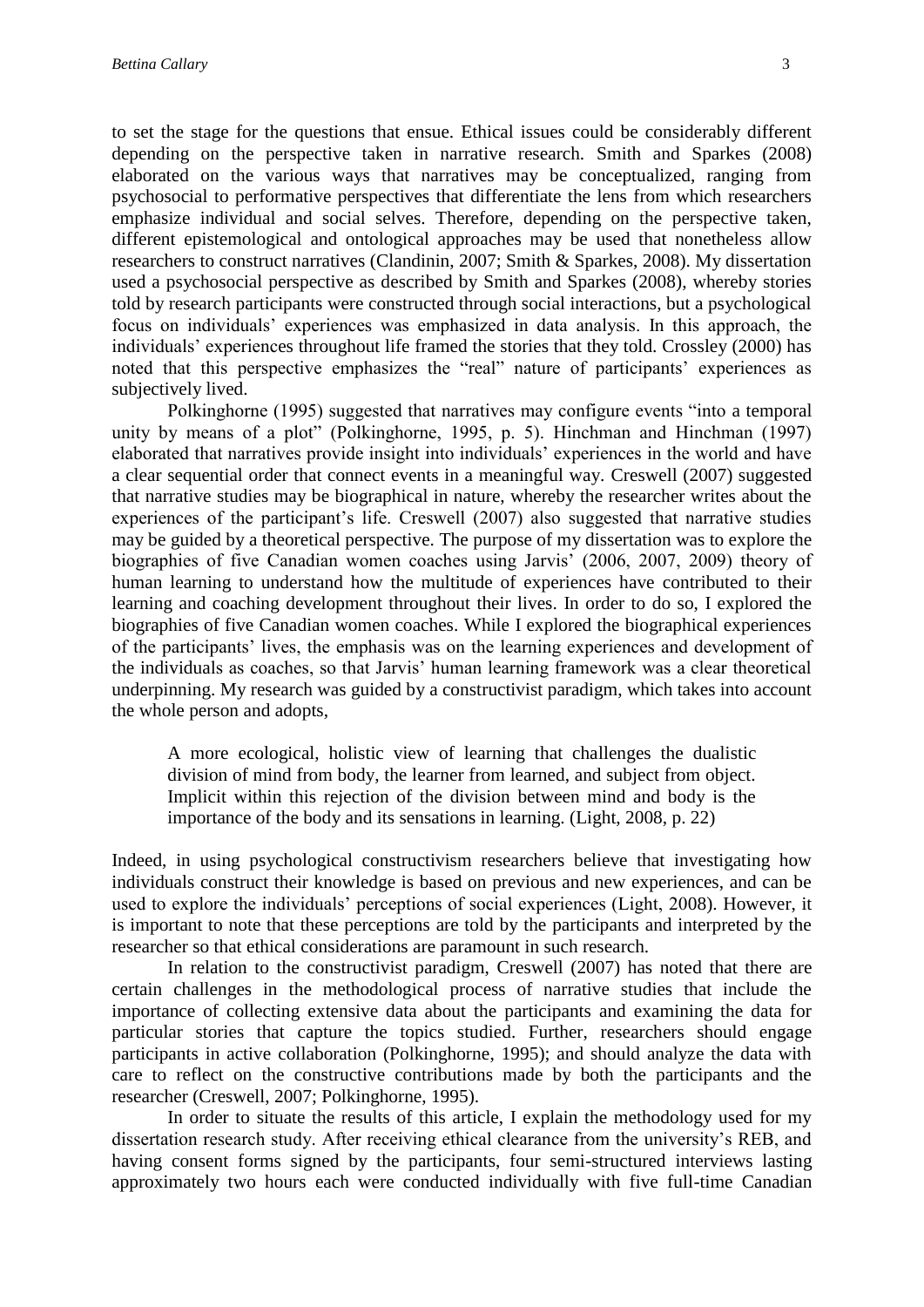women coaches, for a total of 20 interviews. The coaches have been given pseudonyms throughout this article. Polkinghorne (2005) recommended engaging in several interviews to collect data rich in depth and breadth. The interview guides were created based on Jarvis' (2009) theory of human learning in order to gain a full and in-depth understanding of how the women coaches learned throughout their lives and how this influenced their coaching approach. Questions included "Tell me about yourself," "How did you start coaching," and "Tell me about your current coaching experiences." Probing questions were asked to personalize each interview based on the participants' responses. In line with Patton's (2002) recommendations, the second, third, and fourth interviews were guided by information provided in the previous interview.

I performed a narrative analysis on the data after the first interview was completed with each participant. Based on recommendations by Murray (2008) and Polkinghorne (1995), this analysis that I carried out configured the data from the interview into a narrative in which events of the participant's life were placed in chronological order. I organized the narrative for each participant according to her learning situations to develop an understanding of how previous experiences influenced how the participant learned in subsequent experiences. I then used the narrative as the basis for generating questions for the next interview with the participant. I then expanded the initial narrative with data from the second interview and expanded it again with data from the third interview, always keeping the temporal flow of the narrative. After the third interview with each participant, I reviewed the transcripts from each interview to ensure all relevant data was included in the narrative. Finally, I restructured each narrative to reflect life stages and predominant learning situations for each participant. The final narratives that were created were each approximately 40 pages double-spaced, complete with extensive quotes from the participants. Each narrative was sent to the respective participant for member checking and a fourth interview ensued regarding changes, additions, or deletions to the narrative. Each of the participants suggested a few changes and clarified the order of certain experiences. One participant suggested a number of changes to ensure confidentiality. While participants' recollection of past events could be selective and they could forget, exaggerate or confuse their accounts, proving the past as it actually existed was not the focus of the research. Rather, I sought the participants' interpretations and how their interpretations affected their learning (Polkinghorne, 2005; Riessman, 1993, 2008).

Clandinin (2006) noted that researchers engaged in narrative inquiry need to understand that ethical treatment of the data includes researcher and participant negotiation, respect, mutuality, and openness. As the researcher, I drew on the personal and social aspects of the research, and my framework guided me to understand the continuity of experiences and their flow over time in influencing the participants' learning. In this process, I kept a respectful and open relationship with my participants and negotiated data analysis to create mutual agreement over the research product.

In sum, the women coaches spoke about learning experiences in childhood and adolescence that influenced their approaches to coaching; they spoke about specific meaningful learning experiences that helped them develop and become experienced as coaches; one coach spoke about the development of her values and how those values influenced her coaching actions; and I, as the researcher, explored my own process of learning throughout the PhD degree, and how this learning was influenced by my lifetime of experiences to date. (Callary, Werthner, & Trudel, 2011, 2012a, 2012b, 2012c). Indeed, I learned a great deal throughout this time that was greatly influenced by my biography. Having coached in alpine skiing for over 10 years when I entered the program, I knew that I loved coaching and in fact, my dissertation research spawned from my interest in understanding how women coaches learn, despite and through the many barriers they may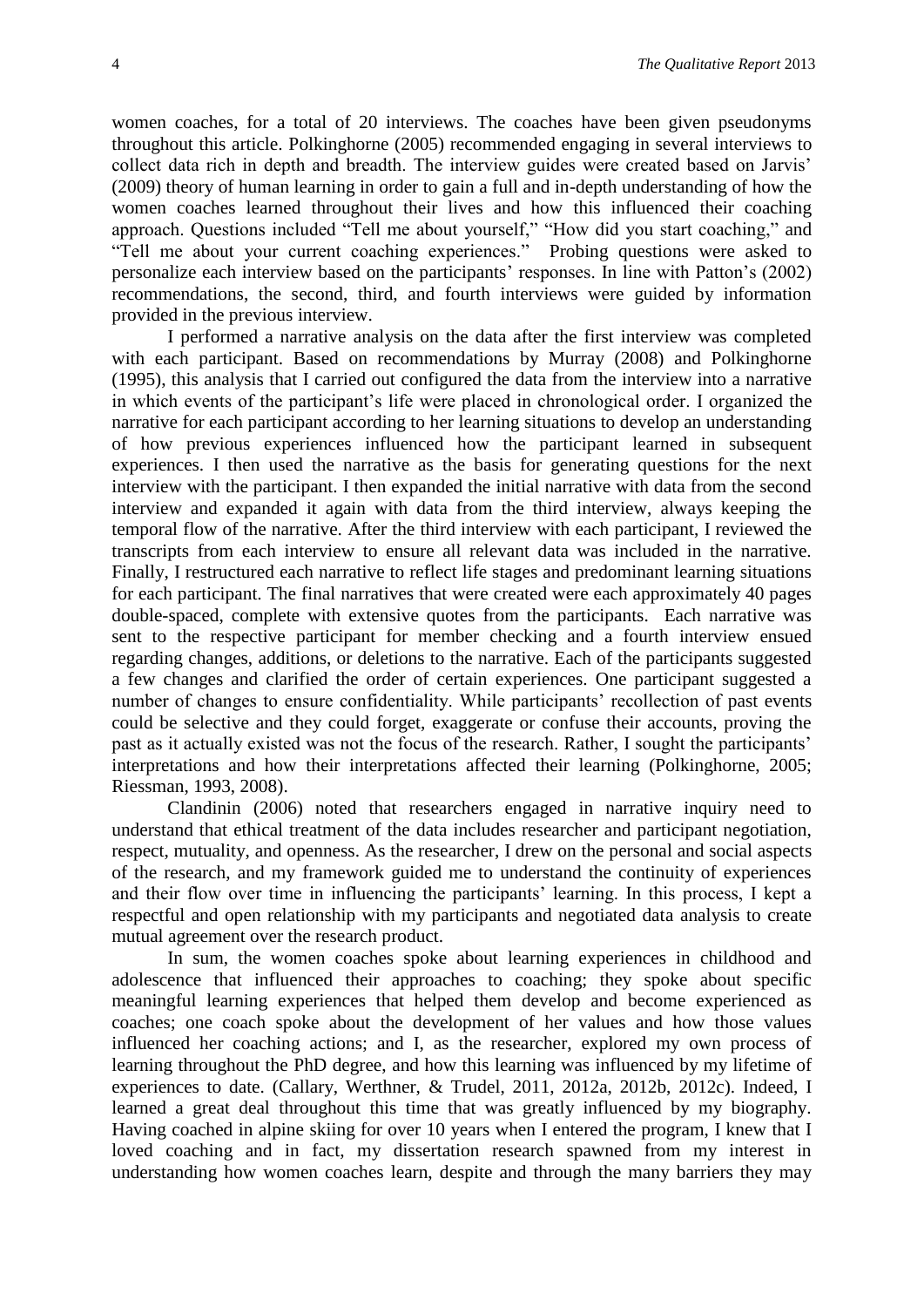face in their jobs, and remain in coaching. My passion for understanding coach learning intensified through my research but I also learned that I loved the research process

(particularly qualitative research) and that I loved leading in a new way aside from coaching – through teaching at the university level. In part due to my sympathies and relatable experiences with my participants, and in part due to my burgeoning interest in delving deeper into qualitative research, I felt it was necessary to engage in a reflection of ethical issues related to my dissertation.

#### **Methods for Analysis of Ethical Issues**

Throughout my process of research, as recommended by Louie and colleagues (2003) and Goodson and Sikes (2001), I kept a detailed guide of my narrative methodology and a field journal to track my reflections and learning, to chronicle how I felt about the research process, my perceived relationships with the participants, and my experiences as a coach. The journal helped me to maintain a clear perspective of my role in the research (Goodson & Sikes, 2001). The journal entries ranged from personal reflections on my coaching experiences and how this related to my research, to musings on the literature, to critical reflections on what I asked my participants, what they answered in response to my questions, and/or how I interpreted their responses. In particular from those latter reflections, I noticed that ethical issues emerged. For example, I questioned how I had interpreted the participants' responses in relation to the narratives I produced, and whose story this had subsequently become. After I had completed all data collection, I read through my journal entries and coded any relevant entry that dealt with an ethical issue. I then grouped together coded entries that dealt with similar issues, so that three main issues emerged. I then found the interview transcript segments that matched the coded entries, which were all quotes in the participants' fourth and final interview in which we discussed my analysis and interpretation of their stories. Finally, I analyzed my reflections against the interview transcripts and then in relation to the literature that I had read regarding conducting ethically-sound qualitative research. Therefore, both interview transcript segments and excerpts of the field journal reflections are described in the results.

Creswell (2007) noted that there are challenges involved in conducting narrative research that should be acknowledged and dealt with appropriately. One challenge is collecting extensive data about the participants in order to get a comprehensive grasp on the topic that is researched (Creswell, 2007). In this study, there were four long and in-depth interviews performed with each participant in order to fully explore each participant's lifelong learning. Another challenge is keeping a "keen eye to identify in the source material gathered the particular stories that capture the individual's experiences" (Creswell, 2007, p. 57). In my courses at the master's and doctoral level in qualitative research (including interviewing processes) and counseling, I was able to hone my interviewing skills. I also had previous experiences conducting interviews in my undergraduate and master's research studies, and through my Research Assistant position at the university. Each participant, in her own way, noted, "I am amazed at your ability to pull points from a conversation" (Stella). Finally, a challenge in narrative research includes the active collaboration with the participant. The researcher should analyze and discuss the analysis with the participant while reflecting on the way that the researcher helped to shape the analysis (Creswell, 2007; Polkinghorne, 1995). In this case, the interpretations of the narratives were refined by asking each participant to member check each interview transcript and the narrative analysis. Having the participants' member check the data and analysis and discuss the narrative helped to enhance collaboration and trustworthiness.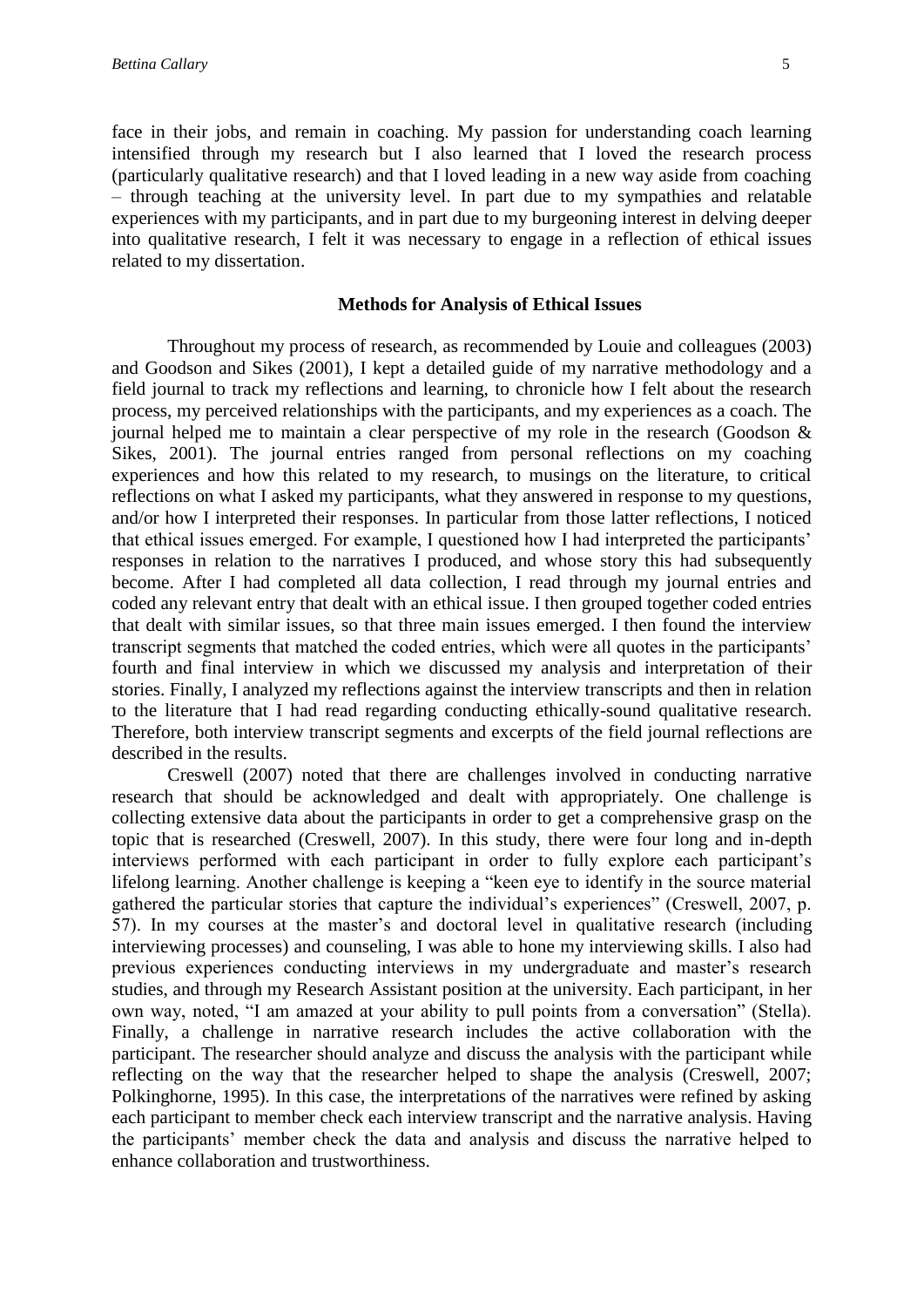In the member checking process (especially emerging in the fourth interview with the participants in which we discussed the narrative that I had written from the analysis of their interview transcripts), the participants addressed specific issues relevant to constructivism and narrative. Creswell (2007) noted that narrative research can be challenging since important questions arise in the data collection and analysis, including "who owns the story?" and "who can change it?" Indeed, researchers must acknowledge the constructive contributions that they make, and note that the narrative is a result of interactions between the researcher and participant (Polkinghorne, 1995). Therefore, the purpose of this article emerged inductively as a result of my belief that I should explain how three ethical questions were considered in collecting and analyzing the data from the five participants in my dissertation study. The questions include: Did I create results? Are the narratives a genuine representation of the participants' life experiences? Who is the author of the narratives? The quotes provided also make it is possible to see the exchange of ideas between the participants and myself, as the researcher, so that my own place in the research is further clarified.

#### **Results**

The following results describe my process of working through three ethical questions in the narrative study that I conducted in order to ensure a rigorous and ethically-sound research study. It is possible that other ethical questions in narrative research hold equal weight to the ones described here, but these were of particular importance in my study.

# **Did I Create Results?**

The questions that I asked based on Jarvis' (2009) framework of human learning may have guided the participants to reflect on their learning experiences throughout life as being interconnected. For example, in the third interview with Celine, I was excited by "perfect" quotes that were in alignment with my own views of coaching and with Jarvis' framework of human learning. Celine said:

Reading our transcripts has been really good for me to reflect. Last night I sat down to read through our last interview. You think of your life in parts – there's your family life, there's your childhood, there's your coaching. You think of them in sections, but they're really not. Everything is one whole thing that makes you. Reading through and talking about when I skated, my relationship with my father, my sisters, my kids, my husband, coaching, it just sort of made me realize that it's all me. All these things that are really separate, they all make up my life. It's been interesting for me to think about it that way… All these parts are integrated… It's a pretty good life… You've helped me reflect on that, and that's been really nice. Thank you!

Although I was pleased with her quote, I wanted to ensure I was properly writing someone else's story, being transparent with my own assumptions and framework, and not imposing them on the participants' stories. While Celine knew that I was studying lifelong learning, she did not know the theoretical framework I was using. Nonetheless, I started to wonder if I was asking Celine questions that led her to tell me what I wanted to hear (that learning experiences are interconnected). In my journal entry on June  $30<sup>th</sup>$ , I wrote:

The first article for my dissertation that I am working on is about learning situations experienced in childhood and how these experiences affect how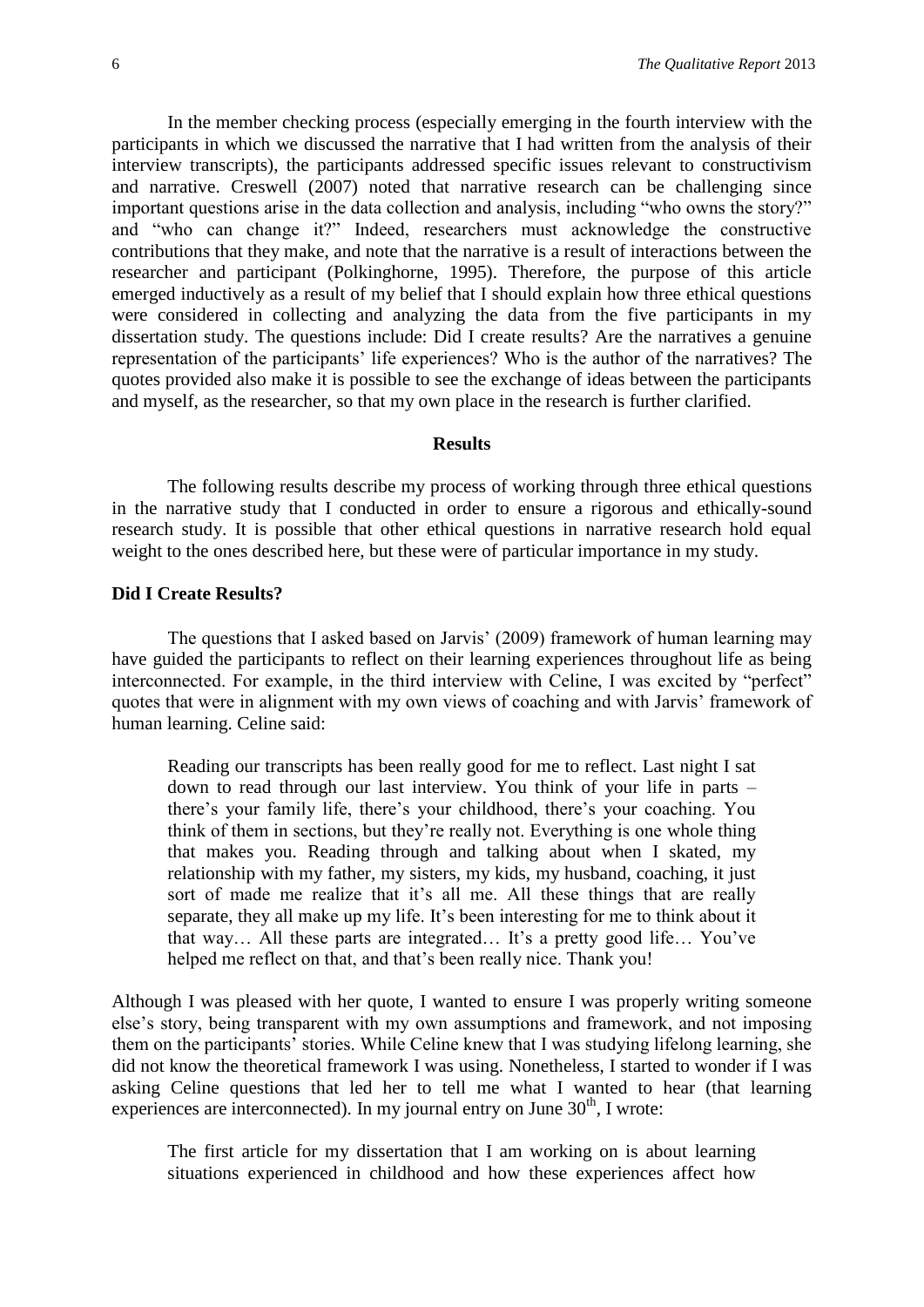these women coaches coached. Because of my framework, I asked questions about their lives outside of or before they started coaching, and now I am writing that I found that what is learned outside of coaching or before they started coaching affects their coaching approach… Did I "create" this information by asking certain questions? I suppose they always could have said, "No, I did not learn anything applicable from my parents."

These fears were allayed when I emailed Celine while writing my article to determine why I did not have information about her schooling experiences. She wrote back that no particular schooling experiences stood out as important in helping her to learn to coach. In this case, Celine's simple response in her email clarified that in our series of four in-depth interviews, the participants and I discussed experiences that the participants' found relevant, significant, and meaningful to their learning. Therefore, it was the participants who chose what learning experiences to share, and I helped them bring these stories to the forefront based on my questions and probes.

#### **Are the Narratives a Genuine Representation of the Participants' Life Experiences?**

All five participants agreed that the narratives were proper interpretations of their learning experiences throughout life. In my fourth interview with Celine, we discussed whether the narrative analysis was a realistic representation of her learning. She said:

The narrative is very good. It's interesting to sit and read it. I think you really hit my progressions and how things evolved for me as a coach. It's pretty accurate. I look back at when I was younger and realize what I was like and how I've evolved into a different coach over the years. In some ways I've changed, and in other ways I'm the same… I love how you use the terminology and put it back into different parts of my life. It's really interesting for me to read that… We talked about so many things, and the things that you pulled out really are key points. I think that makes it for me, the fact that you were able to pull those key points out from the many things that we discussed is perceptive on your part.

Likewise, in Stella's fourth interview, she also said that her narrative was a sound reconstruction of her lifelong learning.

Stella - There are some really interesting pieces now that I look back and see it in print, like some of the pieces about sport and my parents. It is like a diary in a sense – but written in the third person. These interviews were good learning experiences. They were another experience for me to reflect on who I am and what I do.

Me - When you say that it's like a diary – for me, in presenting this to you and in writing this, I was trying to put myself in your shoes to see what it would be like to read something like this written about me. I want to make sure that I capture it properly and that it's the way that you learned throughout your life… To be able to connect those dots was really cool and I hope I did it properly.

Stella - Yeah. I think you've done a great job in pulling the pieces together to say: "this happened when Stella was five and it impacted these other experiences. This is where Stella told me that it was a learned behaviour, or at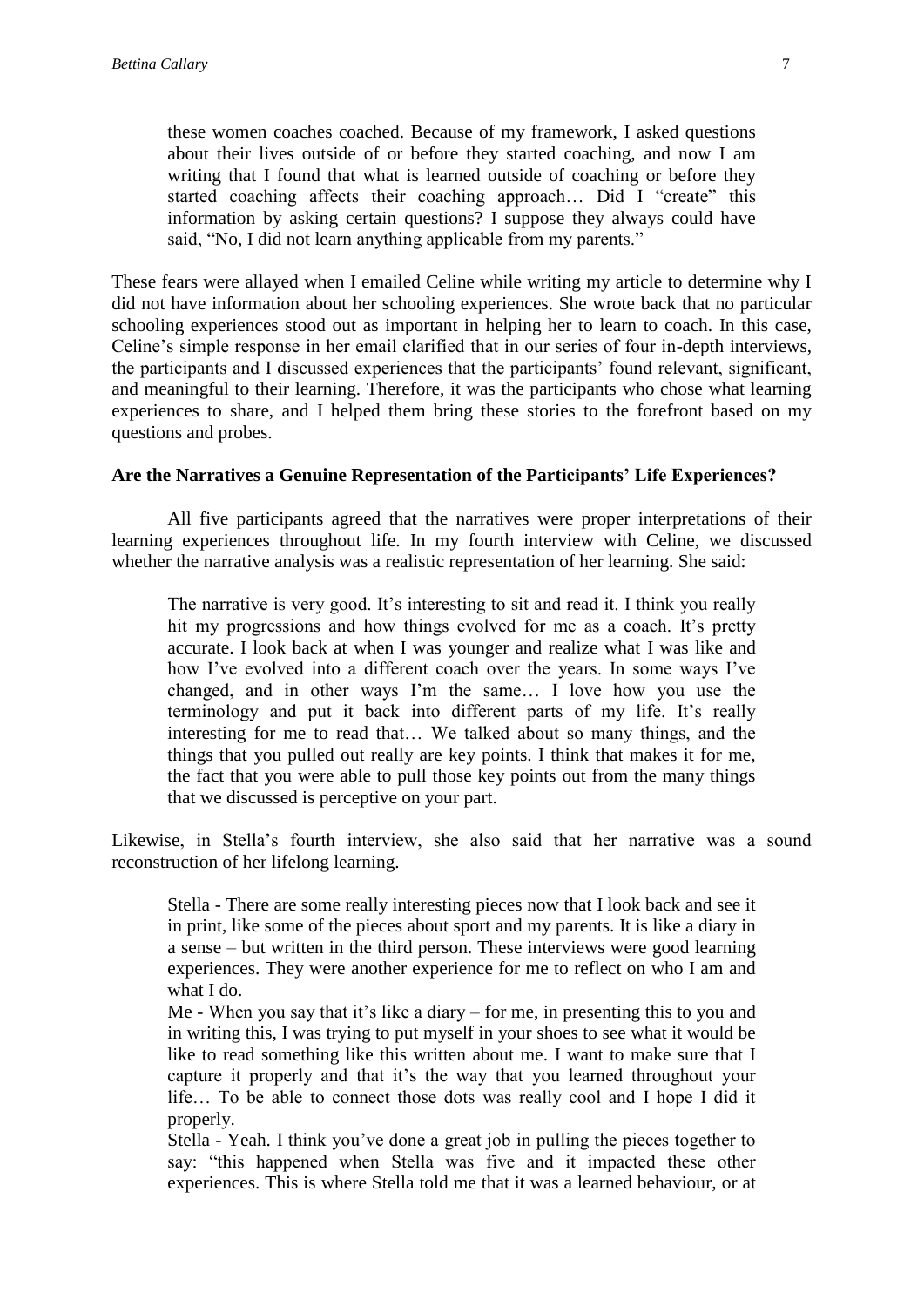least something that happened that had enough of an impact to talk about it". That's another thing, when I read through the narrative, I thought, "oh wow, that did have an impact". Sometimes I didn't think about it again after we spoke, but then reading it, it really did have an impact.

In Debbie's final interview, she elaborated on some of her experiences that I had written in her narrative. However, she said the narrative was "pretty much bang on. I didn't really find anything wrong".

In my fourth interview with Lisa, she told me that the narrative was realistic of her perceptions and helped her reflect on her coaching.

It was very cool to read about your life in a biography… It was awesome. Sometimes I over-analyze things and I was trying to figure out where they came from and how I became who I am… I reflected with amazement, wondering how I got through all that… I was just thinking about how at any point in time I could have gone in a number of different directions, but I didn't… I've always been aware of myself, but since you've done all these interviews with me, now I'm reflecting even more… That's probably what this exercise (the interviews) has done for me the most, Bettina, is that it's made me think about things more… You know, all those things that we talked about, like coaches reflecting on their practice? I'm good at that, but I noticed I wasn't doing enough of it lately… The reflections made me more aware about how we speak, how we deliver, what we expect, goal setting and how important that is… Now I reflect daily.

In Nadia's fourth interview, we also discussed whether the narrative was realistic. She had made changes to the transcripts and narrative to ensure confidentiality. Based on our discussion of the narrative with her changes, she said, "I don't have anything else to add. As long as it was what you were looking for, it's been great". Allowing the participants to member check not only their transcripts but also the narrative analysis helped to create a genuine interpretation because they could discuss and alter any of the data before and after the analysis to reveal their meanings

## **Who Is the Author of the Narratives?**

Throughout the interviews with each participant, I tried to develop a "conversation" to help the women coaches feel at ease and allow them to reflect on their lives and learning. However, I found that in being conversational, my own assumptions did surface. In my second interview with Nadia, I made assumptions but was quick to check if they were correct.

Me - You told me that there was a coach who was more supportive of you going to university and getting a "normal" job rather than coach. He mentioned that you would find coaching lonely and you would have to make sacrifices. You said you saw it as a challenge, but do you think you also took that as a warning as to what was to come?

Nadia- Absolutely….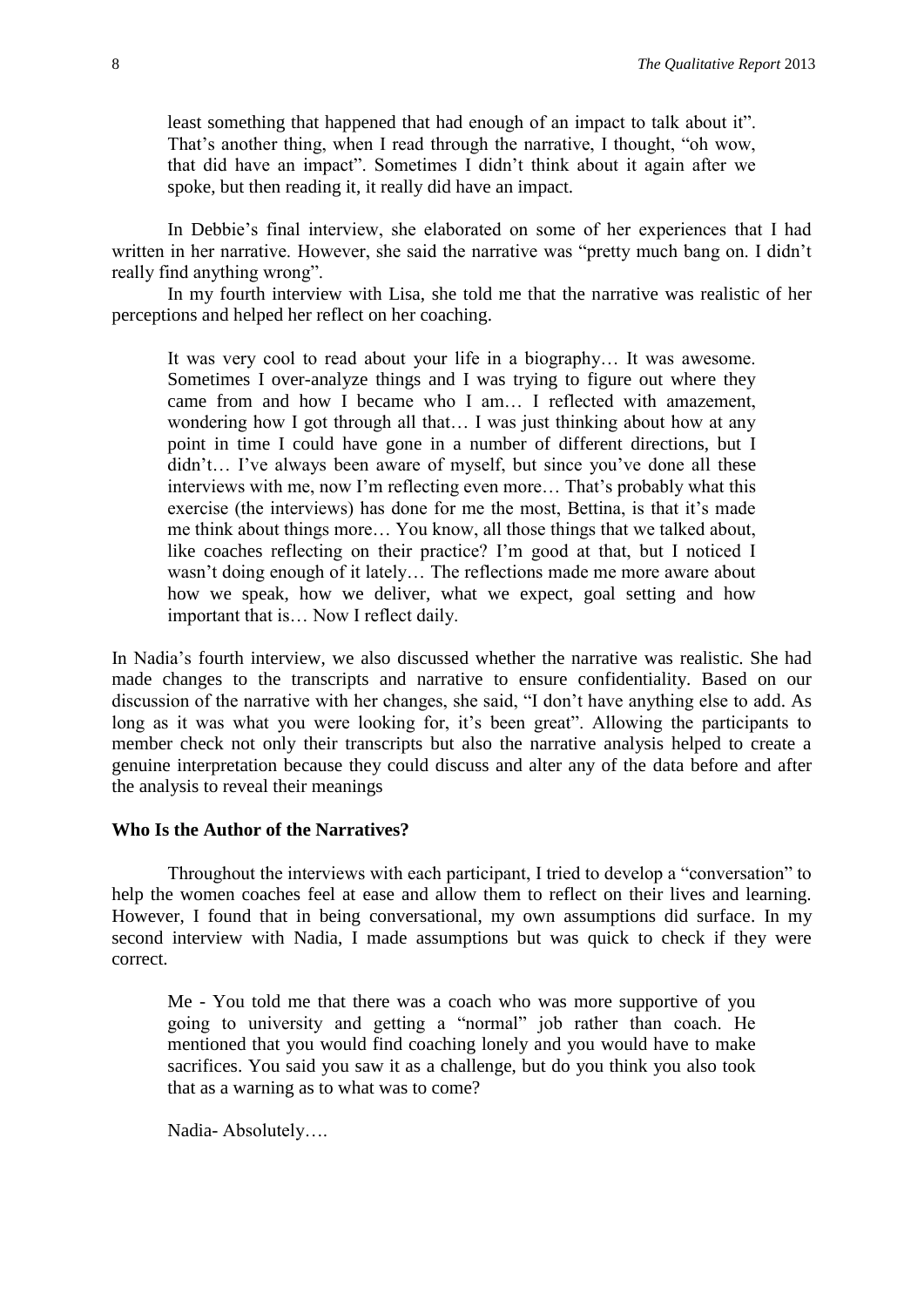Me - I was told something similar… I had one coach who told me that me wanting to coach at the highest level would be akin to him wanting to be a supermodel. In other words, it was never going to happen.

Nadia- You're kidding.

Me- When I heard what you said, I asked myself what I took from that comment, and in hindsight I think that I did really listen to him a lot more than I would have wanted to listen to that. So, for me, it's interesting to hear you say that you took it as a challenge.

Nadia- For sure it is a challenge. It's like being a national team coach has always been for men only. The number of times I've had to explain: "No, I'm not a physiotherapist. I'm not one of the coaches' girlfriends. I'm here coaching". You can't imagine how many times I've had to explain this over the past 28 years.

In checking my interpretation of her comment by explaining a story of mine that surfaced during our conversation, I was able to better understand her point of view on the topic to ensure that her meaning was reflected in the analysis of the data.

Nadia and I were both ski coaches and we had met on a few occasions before I started this research. Nadia's interview data seemed somehow different than the other coaches. Unlike the other participants who made very few changes to their transcripts, Nadia often heavily edited the transcripts. In my journal entry on June  $13<sup>th</sup>$ , I wrote:

I was thinking about my interviews with Nadia and they feel very different than the other coaches' interviews. It feels like I have only scratched the surface so far with Nadia and haven't really gotten to the real meat. This could be for several reasons:

- 1) I knew Nadia before starting this study and so I am not probing as well with her as with the others;
- 2) I know the sport and so I am not probing as well with her as with the others;
- 3) Nadia is very private and won't share everything. She edits the transcripts and stays away from certain topics;
- 4) It is a phone interview and not face-to-face like the other participants' interviews;
- 5) Nadia knows that I know the sport and the people involved and so she doesn't want to divulge too much.

I believe that it would have been very difficult to get the same richness that I got in my data collection with these five coaches if I had only interviewed ski coaches.

These differences in Nadia's interviews and member checking compared to the other participants' interviews made me reflect on the idea of authorship. On June  $30<sup>th</sup>$ , I wrote:

I was thinking about my positionality, transparency, and bias in the last little while. Nadia is helping me to reflect on this, because she does such a thorough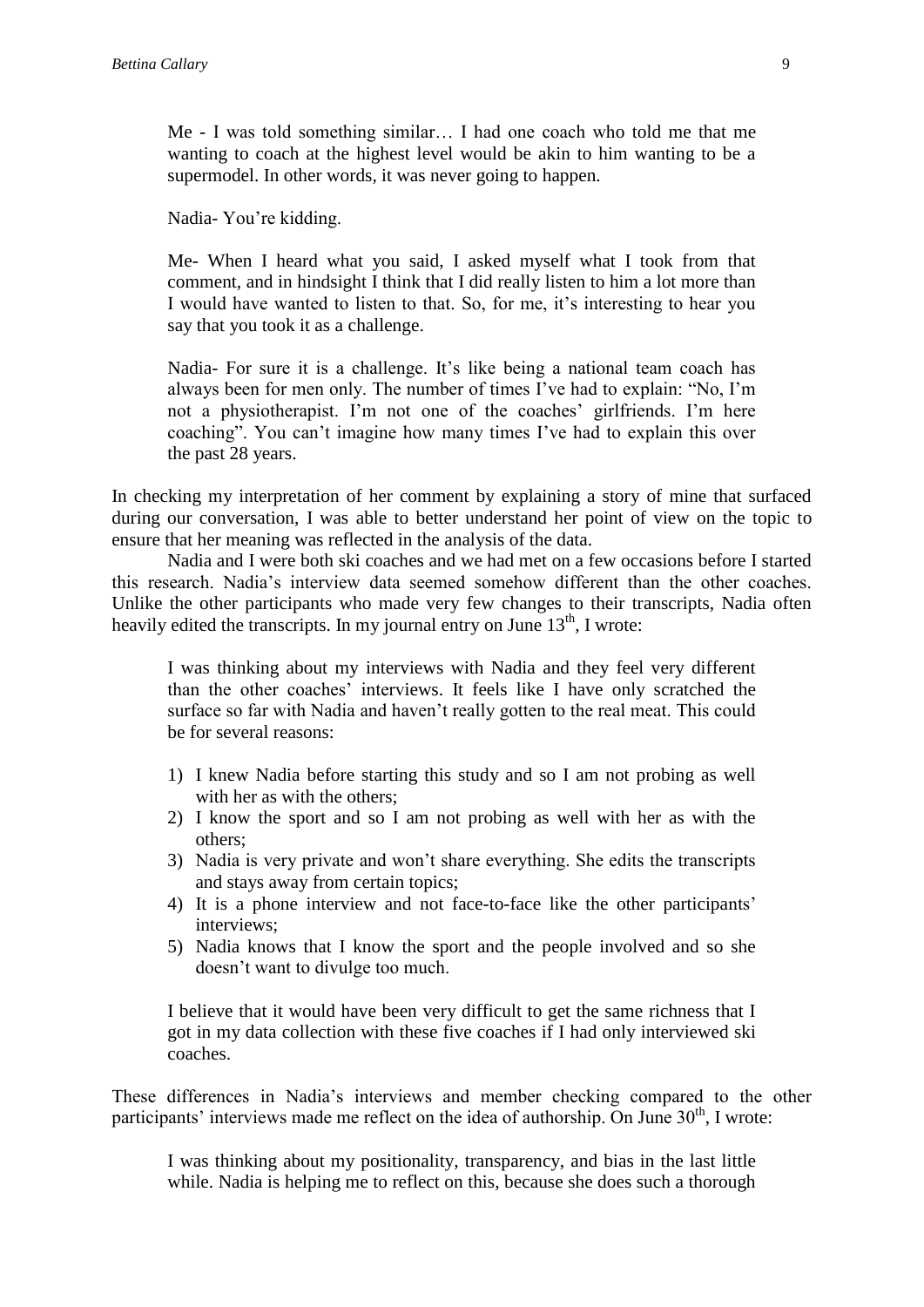job editing the transcripts from our interviews. Then, she also edited quite a lot of the narrative analysis. All the other coaches simply had a couple of things to change, but Nadia changed even small grammatical errors in her quotes. I started wondering when these quotes become my material to play with in articles, versus staying the participant's material.

Like the other participants before her, I sent Nadia the narrative analysis to read so that we could discuss it in the fourth interview. She revised the narrative analysis and sent it back to me so that we discussed this revised version in the fourth interview. I asked her about what she thought of the idea of ownership of words.

Me - You were very involved in editing and reading through the narrative and making sure that everything was clarified… It helped me a lot because it made my job easier and made me make sure that what I had written was really clear. It also made me think about ownership of words and the idea that these are your words and your stories, but I'm writing the narrative analysis. It was really important to me that you gave me the ok on everything because they are your stories. It made me think a little bit more in detail about using quotes in articles that I'll be writing and making sure that it's always true to what you are saying and what your meaning is.

Nadia- It is funny how much one word can change the tone or the meaning. I've never interviewed anyone in my life, but I understand that it would be difficult to get the context from who you are interviewing. They are saying the words while in their minds they are thinking of the context and not explaining it. It would be a challenge to get the context without the person being misunderstood. Good on you for getting it!

Me - Well, I think that often the ownership of words goes unnoticed. You've really helped me notice it and make sure that I'm taking everyone's perspective into account.

Involving the participants in the revisions of the data analysis can muddy the water in terms of determining authorship of the narrative. It is best to call this interviewing process a "cocreation" of stories, and the resulting narrative analysis that I wrote was based on the participants' stories *and* my interpretation. The participants were not privy to the details of the theoretical framework in which the narratives were framed. It is clear that the experiences written and interpreted by the researcher are based on the perceptions and stories of the participants as these emerged from the interview questions and were finally verified by the participants.

#### **Discussion and Conclusion**

In my research study, I created narrative analyses of the participants' stories that linked their experiences into a chronological plot line of meaningful learning experiences. In doing so, it was important to get the reassurance of the participants that their stories were properly analyzed and not misinterpreted. Josselson (2007) noted that as researchers we have ethical duties, such as to assure free consent of participants and protect them from harm, all through institutional REB forms. However, due to the relational aspect of narrative research, researchers arguably have more to do, which Josselson terms an *ethical attitude* emanating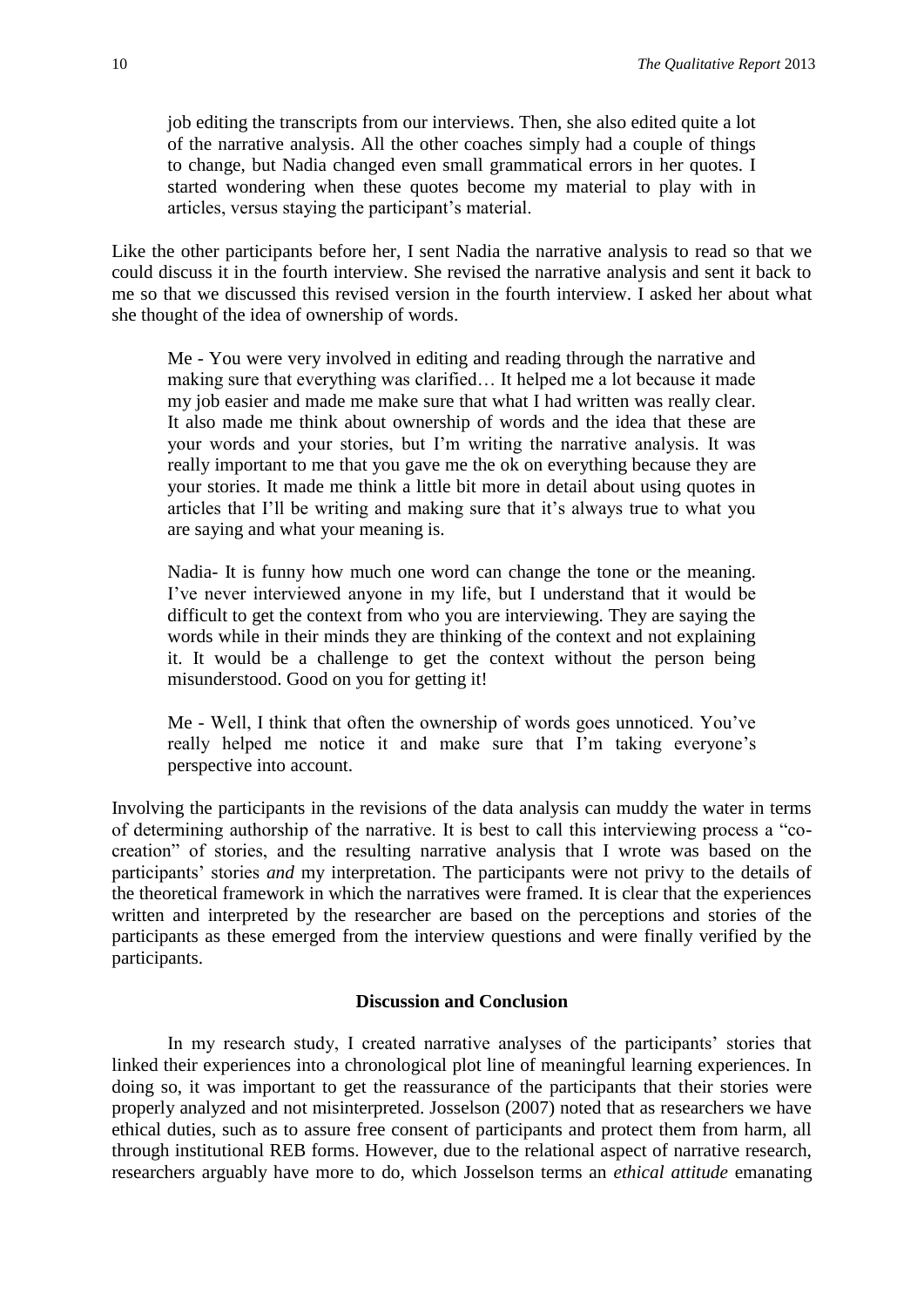from real practices of decisions made *in situ*. This attitude may come from being sensitive to the choice of using narrative over other research methods and methodologies. In this discussion, I build a case that narrative research is innately ethically-based and that narrative researchers should therefore have an ethical attitude. I then make suggestions for other researchers conducting narrative research and finally delineate the implications of my findings and discussion.

I acknowledge that the ethical issues I raised in this manuscript may or may not extend beyond my own research into other narrative research. The focus of my research was on the chronological component of narratives to explain lifelong learning; therefore, I did not create narratives that explored different themes compiled from the participants' stories told. It is possible that I missed the opportunity to explore different ethical issues that may have arisen from questions I did not pose. Nonetheless, ethical issues are bound to narrative research, which is apparent in the literature on narrative research even when it does not specifically explore ethics. For instance, Elliot (2005) proposed three dimensions to narrative research: temporal, meaningful, and social. The temporal dimension emphasizes the chronological embeddedness of experiences happening within a flow of time (Elliot, 2005). In my narrative research, it was ethically important that I analyze the data in such a way that the events were properly sequenced to craft a genuine representation of the participants' lives. Elliot's second dimension, that narratives are meaningful, specifies how individuals can share experiences that they deem most significant and important (Elliot, 2005). In this study, the learning experiences that the women coaches shared were those that they deemed meaningful in their lives so that the participants themselves decided what experiences to include or exclude from the narratives. Finally, Elliot's third dimension indicates that narratives are social and so participants tell stories within a specific social context and intended for a specific audience (Elliot, 2005). It must therefore be acknowledged that the questions asked in the interview process helped to shape the results of the study.

While Smith and Sparkes (2008) noted the various perspectives that may alter the types of narratives used in research, from more psychosocial perspectives that emphasize individual meaning, to more performative perspectives that emphasize social understandings, the authors also noted that every narrative research study has commonalities. Elliot (2005) explained that common themes in narrative research include: "An interest in process and change over time... An interest in the self and representations of the self... (and) an awareness that the researcher him- or herself is also a narrator" (p. 6). Elliot further explained that these themes exist despite narrative research crossing usual disciplinary boundaries. Indeed, narratives are used broadly within the social sciences and researchers of many diverse backgrounds should heed ethical standards that include the need to question their research processes. Regardless of a narrative researcher's perspective, it is hoped that this article may serve to help stimulate reflection on important ethical issues and help narrative researchers develop what Josselson (2007) calls an *ethical attitude*. Questioning ethical issues may involve the same or similar three questions encountered in my own study, and it may involve other ethical questions. Based on the breadth of narrative research conducted, it may not be possible or advisable to recommend which questions must always be considered or which take priority. Instead, researchers are encouraged to remain reflective of their practice to gain insight into those ethical matters of key importance in their own studies. What can be recommended, however, is that researchers keep their senses open to ethical issues emerging from their data; check with their participants on their interpretations of these issues; document reflections on these issues; and explore options to maximize the fair and equitable treatment of their participants and their own research process, perhaps through journaling methods as I have done, or through other individualized methods depending on the study.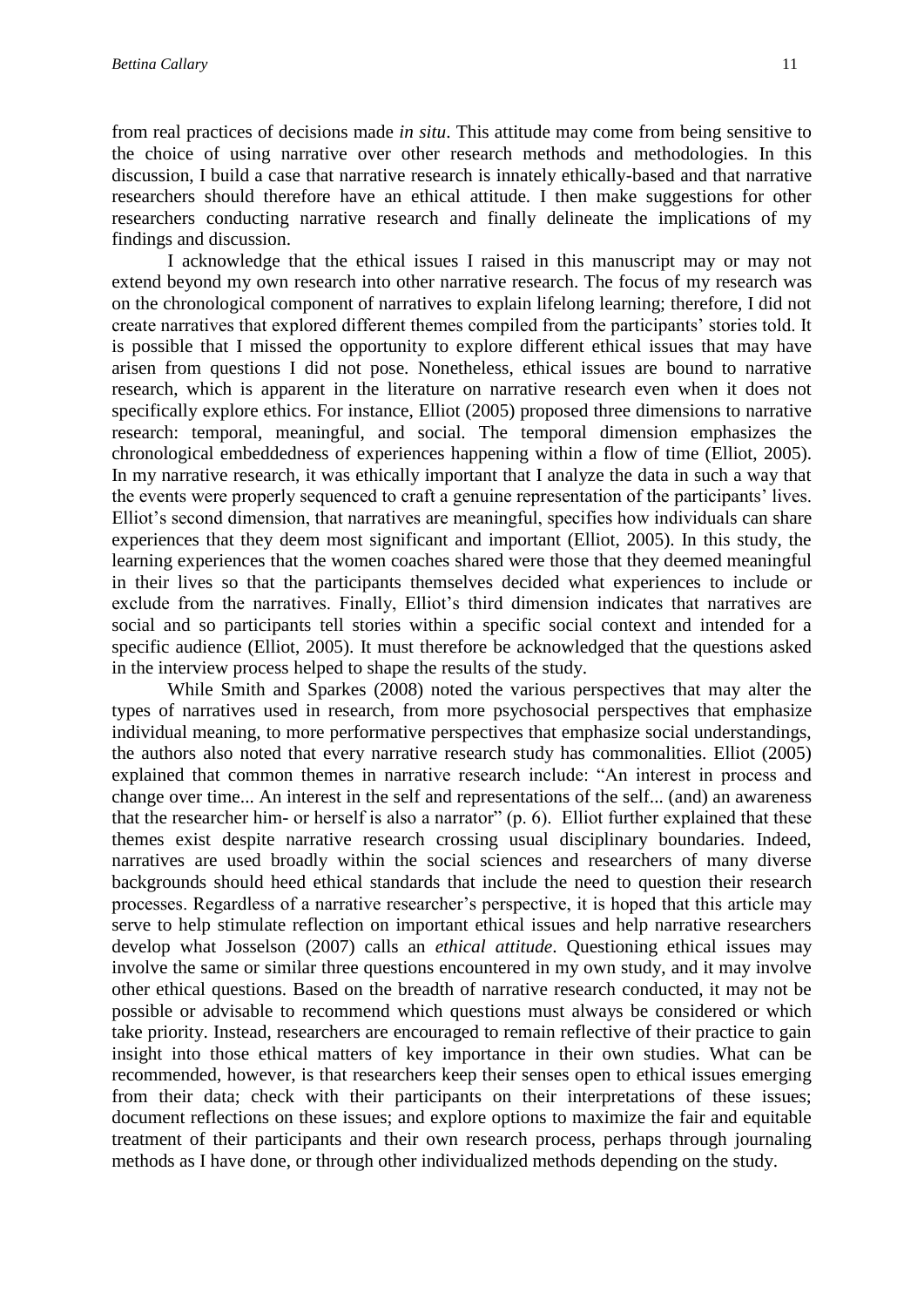While narratives describe the participants' stories, it is the researcher who decides how to translate the stories, what stories to include, and how to edit and organize the final product (Chase, 2005). There is no one true representation of narratives, because the participant chooses what to say and the researcher chooses what to relay. In my dissertation research study, having the participants each member check their four transcripts and the narrative analysis of the transcripts helped to ensure that the participants and I were satisfied with the written interpretation of the learning experiences. From this perspective, I took measures to guarantee that the ethical considerations were dealt with to the best of my ability as researcher. The findings presented in this manuscript clearly outline three questions that may be discussed in relation to other narrative research studies. The implications of the research process I presented and the questions I discussed for other investigators are as follows: that qualitative researchers using narrative methodologies may be able to relate this article to their own research process experiences and may be encouraged to review their reflections to deepen their understanding of how ethical considerations are of utmost importance in conducting narrative research.

#### **References**

- Callary, B., Werthner, P., & Trudel, P. (2011). Shaping the way five women coaches develop: Their primary and secondary socialization. *Journal of Coaching Education, 4*(3) 76-125*.*
- Callary, B., Werthner, P., & Trudel, P. (2012a). How meaningful episodic experiences influence the process of becoming an experienced coach. *Qualitative Research in Sport, Exercise and Health, 4*(3), 1-19*.*
- Callary, B., Werthner, P., & Trudel, P. (2012b). Exploring coaching actions based on developed values: A case study of a female hockey coach*. International Journal of Lifelong Education,* 1-21. Retrieved from http://dx.doi.org/10.1080/02601370.2012.733974
- Callary, B., Werthner, P., & Trudel, P. (2012c). The lived experience of a doctoral student: The process of learning and becoming. *The Qualitative Report, 17*(Art.86), 1-20. Retrieved from http://www.nova/edu/ssss/QR/QR17/callary.pdf
- Chase, S. E. (2011). Narrative inquiry: Still a field in the making. In N. K. Denzin & Y. S. Lincoln (Eds.), *The Sage handbook of qualitative research* (4<sup>th</sup> ed., pp. 421-434). Thousand Oaks, CA: Sage.
- Clandinin, D. J. (2006). Narrative inquiry: A methodology for studying lived experience. *Research Studies in Music Education, 27*, 44-54.
- Clandinin, D. J. (2007). Preface. In D. J. Clandinin (Ed.), *Handbook of narrative inquiry* (pp. ix–xvii). Thousand Oaks, CA: Sage.
- Clandinin, D. J., & Connelly, F. M. (1989). *Narrative and story in practice and research*. U.S. Department of Education. (ERIC Document Reproduction Service No. ED309681).
- Connelly, F. M., & Clandinin, D. J. (1990). Stories of experience and narrative inquiry. *Educational Researcher, 19*(5), 2-14.
- Creswell, J. W. (2007). *Qualitative inquiry and research design: Choosing among five approaches* (2<sup>nd</sup> ed.). Thousand Oaks, CA: Sage.
- Crossley, M. (2000). *Introducing narrative psychology*. Buckingham, UK: Open University Press.
- Elliot, J. (2005). *Using narrative in social research: Qualitative and quantitative approaches*. London, UK Sage Publications.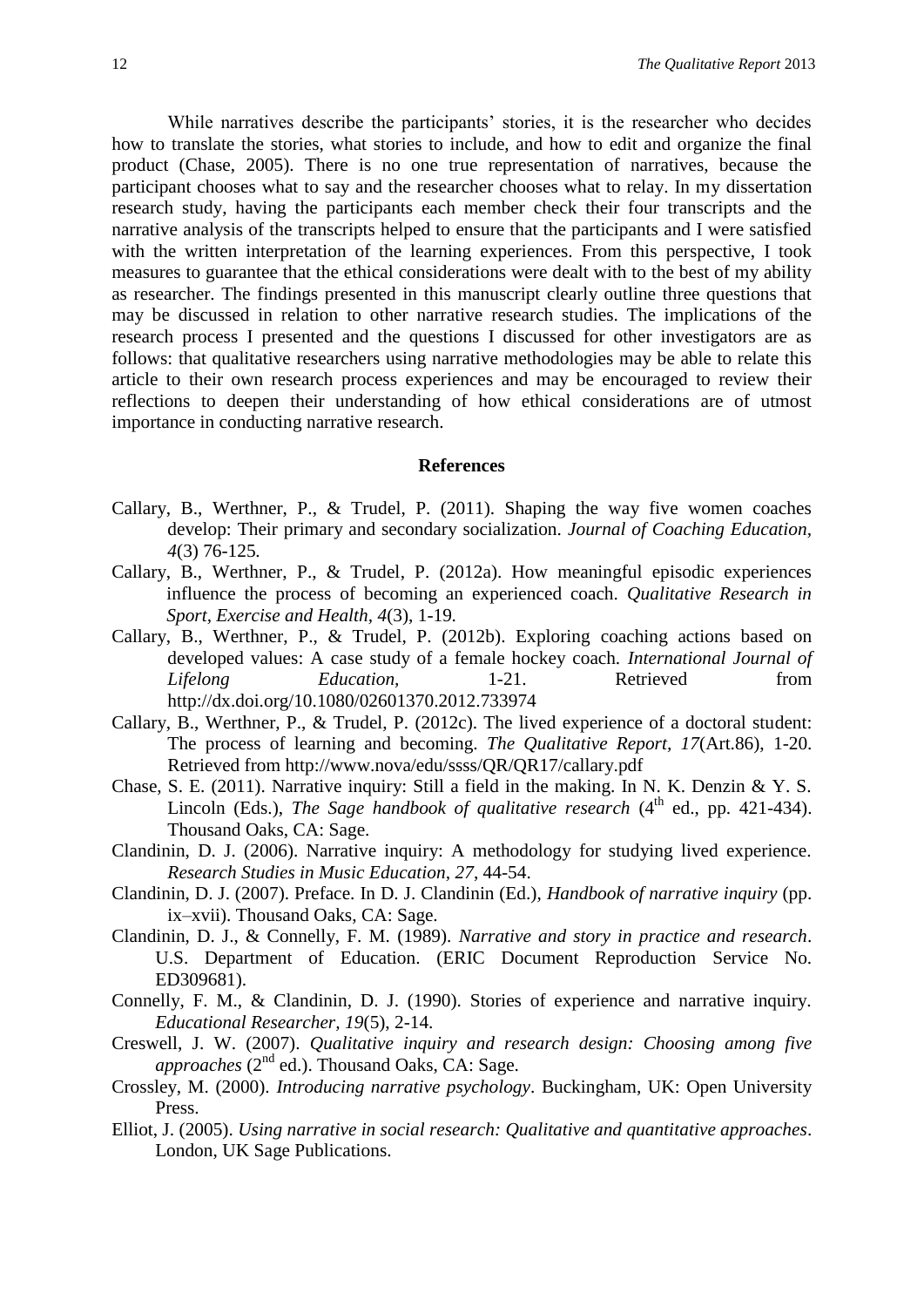- Goodson, I., & Sikes, P. (2001). *Life history research in educational settings: Learning from lives.* Philadelphia, PA: Open University Press.
- Hatch, J. A., & Wisniewski, R. (1995). Life history and narrative: questions, issues, and exemplary works. In J. A. Hatch & R.Wisniewski (Eds.), *Life history and narrative* (pp. 113-135). Bristol, PA: The Falmer Press.
- Hinchman, L., & Hinchman, S. (Eds.). (1997). *Memory, identity, community: The idea of narrative in the human sciences.* Albany, NY: SUNY Press.
- Jarvis, P. (2009). *Learning to be a person in society.* London, UK: Routledge.
- Josselson, R. (2007). The ethical attitude in narrative research: Principles and practicalities. In D. J. Clandinin (Ed.), *Handbook of narrative inquiry* (pp. 537-566). Thousand Oaks, CA: Sage.
- Light, R. (2008). Complex learning theory its epistemology and its assumptions about learning: Implications for physical education. *Journal of Teaching in Physical Education, 27,* 21-37.
- Louie, B. Y., Drevdahl, D. J., Purdy, J. M., & Stackman, R. (2003). Advancing the scholarship of teaching through collaborative self-study. *The Journal of Higher Education, 74*(2), 150-171.
- Murray, M. (2008). Narrative psychology. In J. A. Smith (Ed.), *Qualitative psychology: A practical guide to research methods* (2nd ed., pp. 111-132). Thousand Oaks, CA: Sage.
- Patton, M. Q. (2002). *Qualitative research & evaluation methods.* Thousand Oaks, CA: Sage.
- Pinnegar, S, & Daynes, J. G. (2007). Locating narrative inquiry historically: Thematics in the turn to narrative. In D. J. Clandinin (Ed.), *Handbook of narrative inquiry* (pp. 3-34). Thousand Oaks, CA: Sage.
- Polkinghorne, D. E. (1995). Narrative configuration in qualitative analysis. In J. A. Hatch & R.Wisniewski (Eds.), *Life history and narrative* (pp. 5-23). Bristol, PA: The Falmer Press.
- Polkinghorne, D. E. (2005). Language and meaning: Data collection in qualitative research. *Journal of Counseling Psychology, 52*(2), 137-145.
- Riessman, C. K. (1993). *Narrative analysis.* Newbury Park, CA: Sage.
- Riessman, C. K. (2008). *Narrative methods for the human sciences.* Thousand Oaks, CA: Sage.
- Smith, B. (2007). The state of the art in narrative inquiry. *Narrative Inquiry, 17*(2)*,* 391-398.
- Smith, B., & Sparkes, A. C. (2008). Contrasting perspectives on narrating selves and identities: An invitation to dialogue. *Qualitative Research, 8*(1), 5-35.

#### **Author Note**

Bettina Callary is an assistant professor in the Department of Community Studies at Cape Breton University. Her interests include qualitative research exploring the learning and development of sport coaches, especially marginalized coaches or coaches of marginalized athletes (such as women, athletes with disabilities, older adult athletes); coach education and professionalization of coaches; and coaches' understanding and implementation of the Long Term Athlete Development model. Correspondence concerning this article should be addressed to Bettina Callary, Department of Community Studies, Cape Breton University, PO Box 5300, 1250 Grand Lake Road, Sydney, Nova Scotia, B1P 6L2, Canada. Contact: Bettina\_callary@cbu.ca

Copyright 2013: Bettina Callary and Nova Southeastern University.